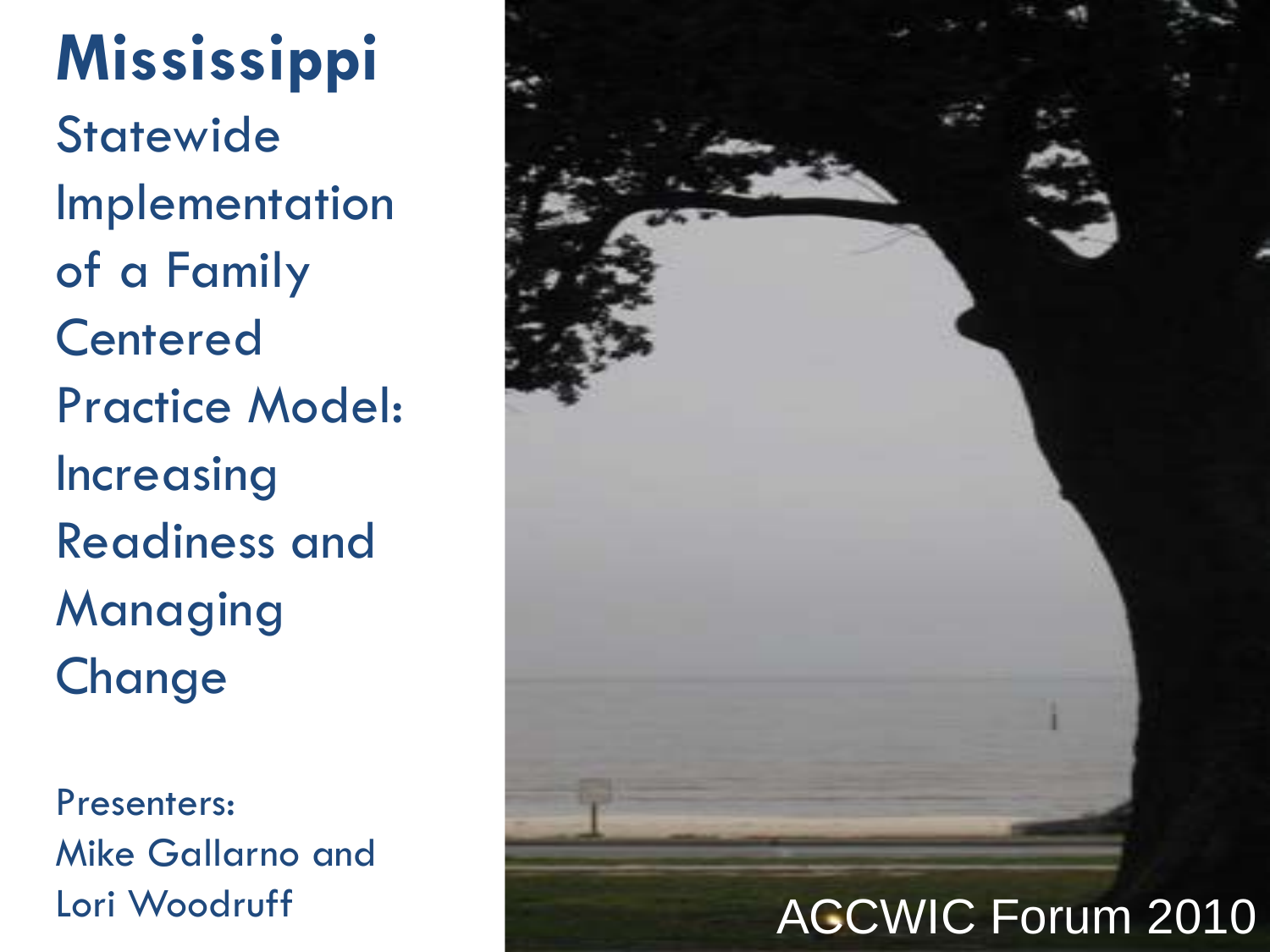

## **Project Overview**

The Mississippi Change Management Implementation Project is a project geared toward the full and ongoing institutionalization of a family-centered practice culture in the Mississippi Department of Human Services, Division of Family and Children's Services, the public child welfare organization in the State of Mississippi.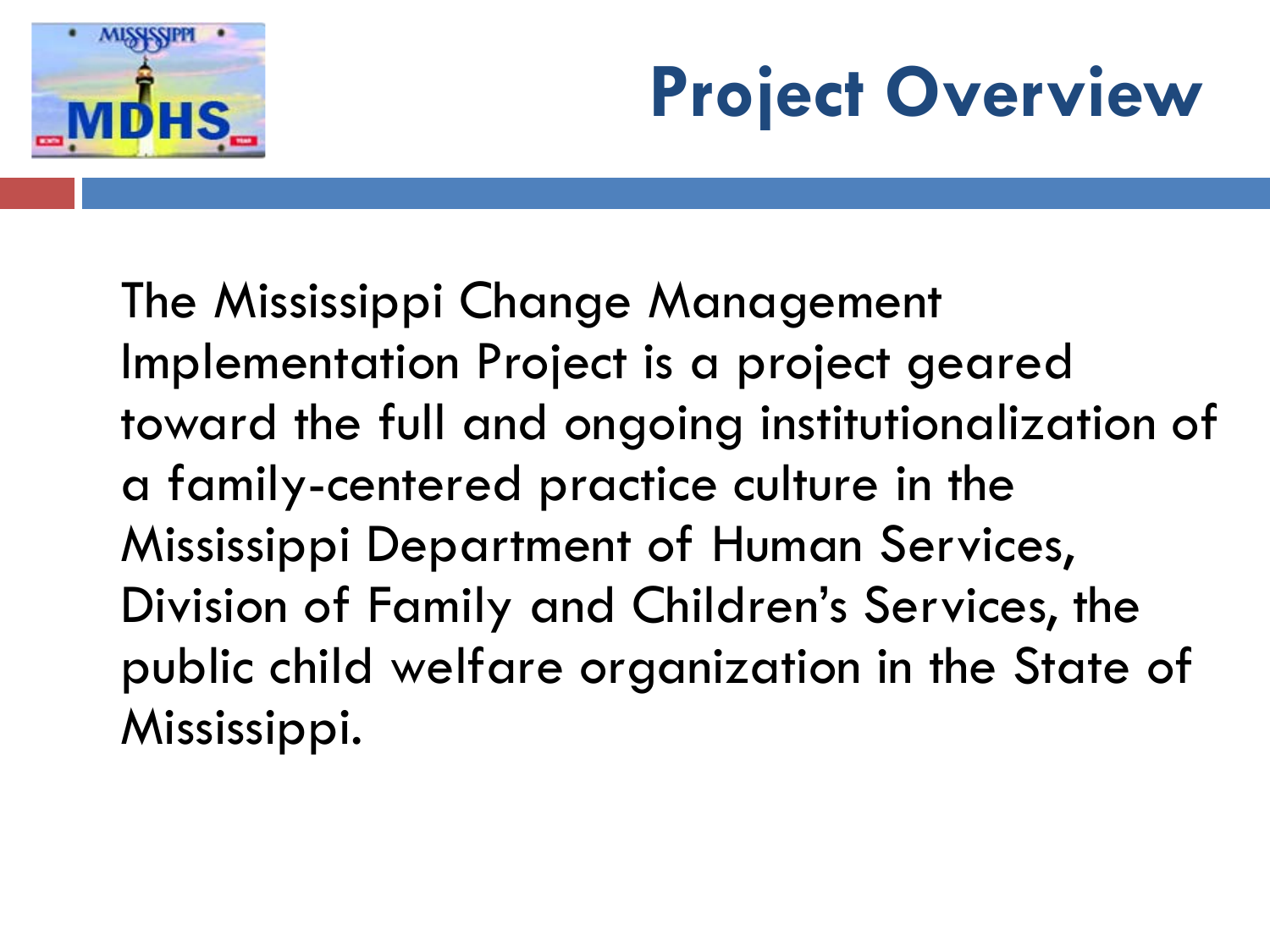

## **MS Project Overview**

Innovation Project Sites:

- **E** Forrest and Harrison counties
- **Historical and current** characteristics which are extremely unique and challenging

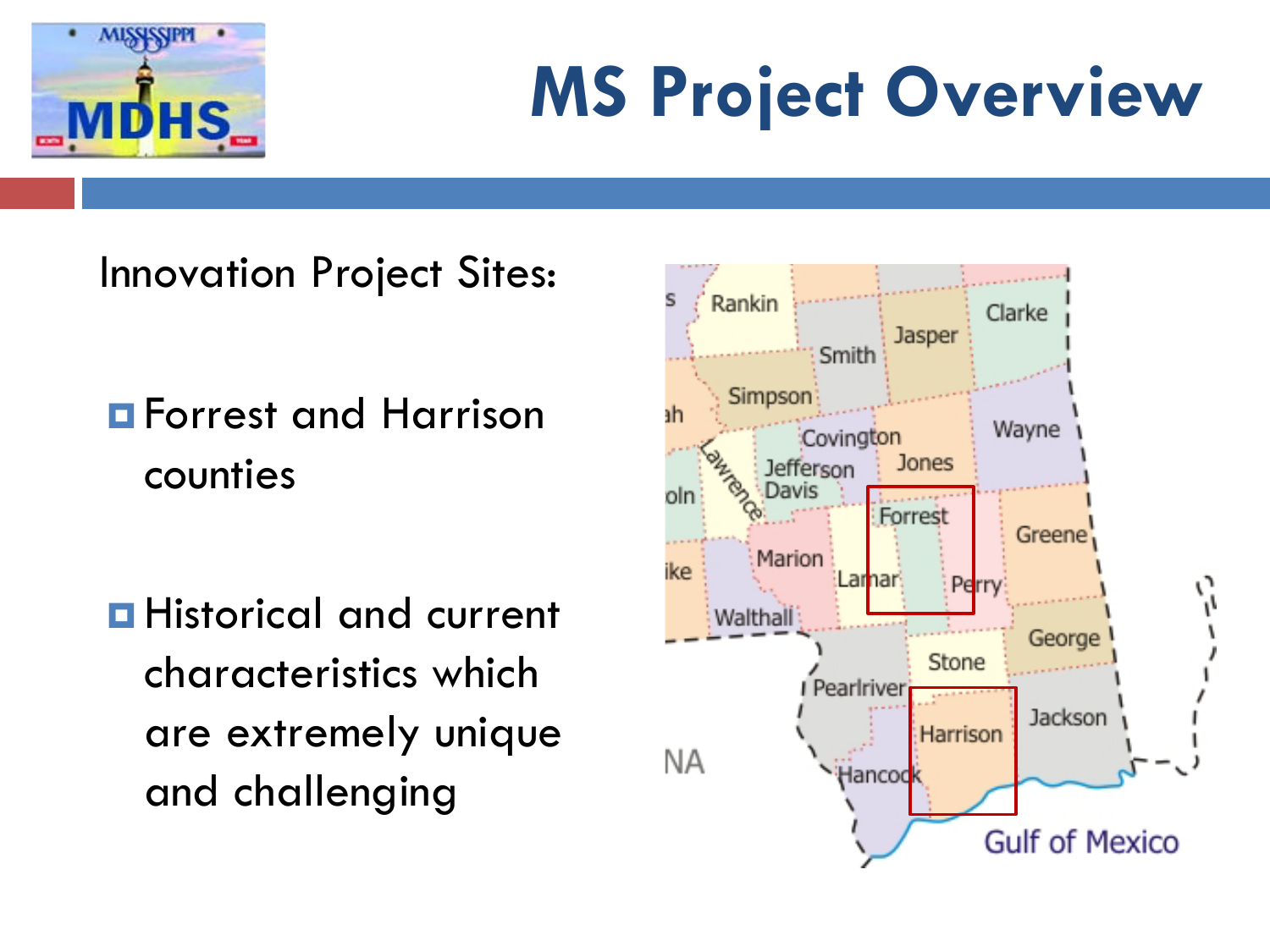

# **MS Project Innovation Sites**

**Harrison County** is on the Mississippi Gulf Coast, is the second most populated county in the State (out of 82 counties), and was devastated by Hurricane Katrina. The major cities are Biloxi and Gulfport, with Gulfport being the county seat.





 **Forrest County** is 60 miles due north of Harrison County with the county seat, Hattiesburg, the home of the University of Southern Mississippi. Forrest County was also significantly impacted by Hurricane Katrina and is the eighth most populated county in the state.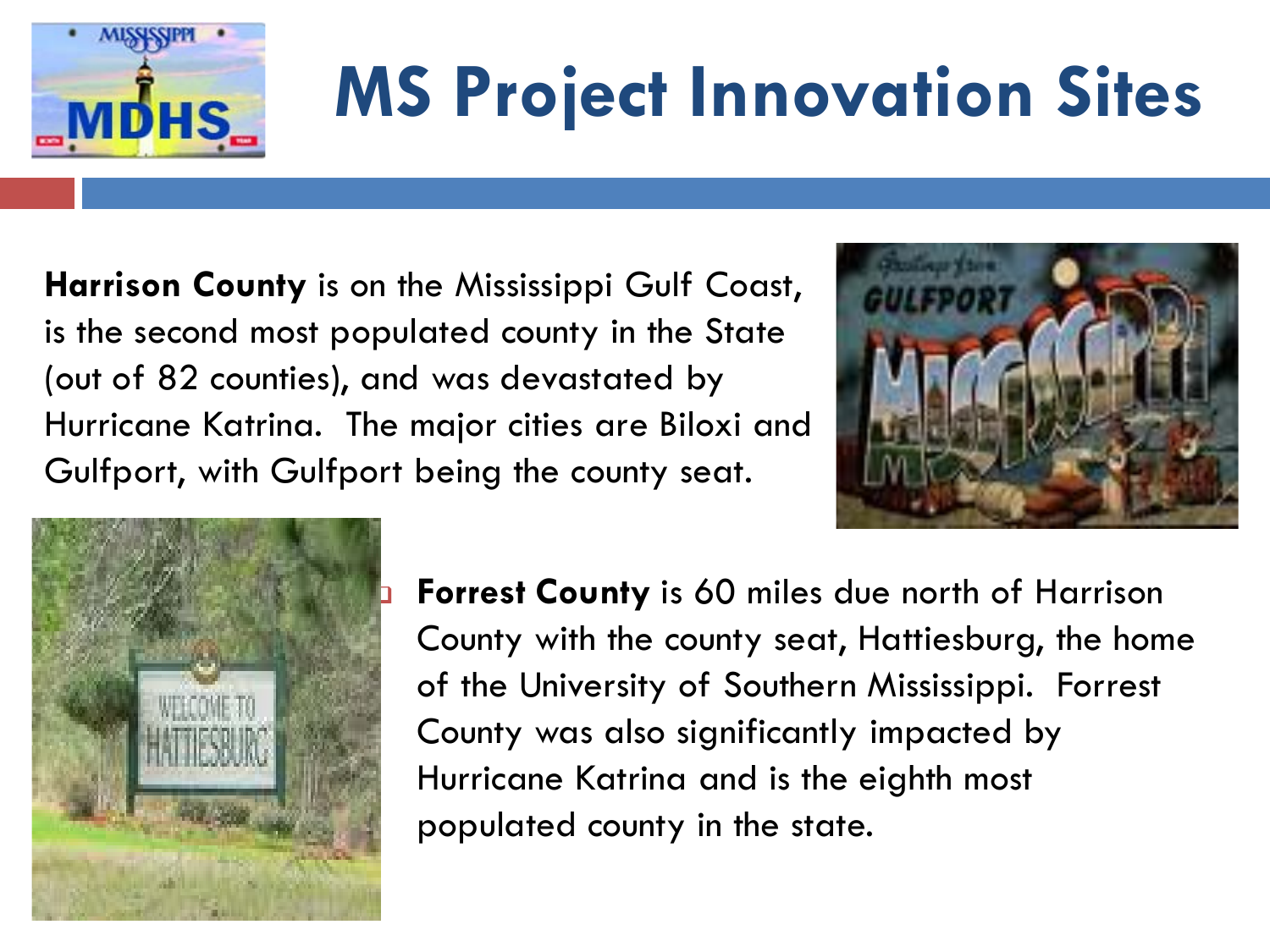

## **MS Project Goals**

 Assessing system readiness Developing a model □ Establishing a supportive organizational culture Building capacity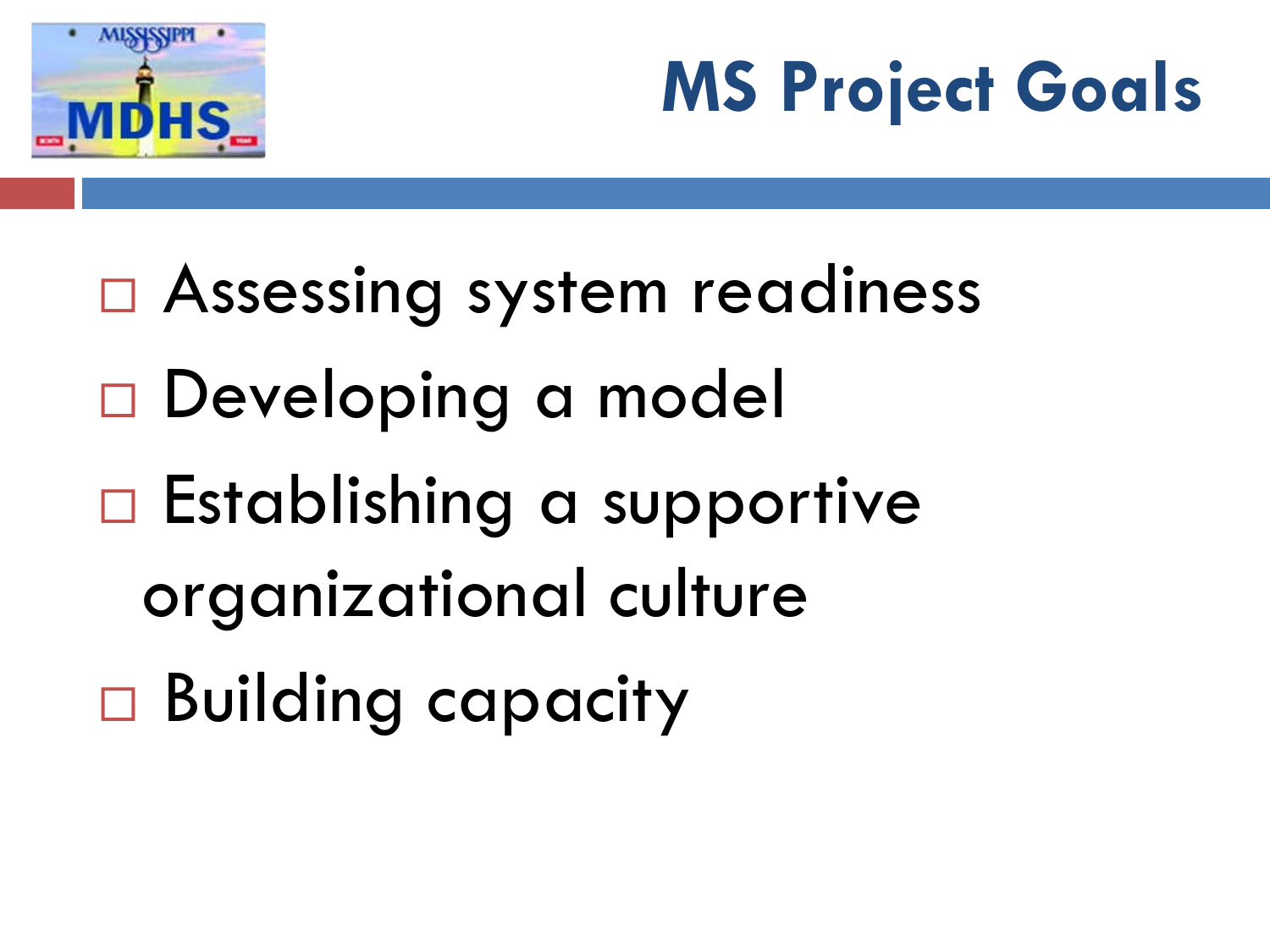

## **MS Project Partnership**



a service of the Children's Bureau, U.S. Department of Health and Human Services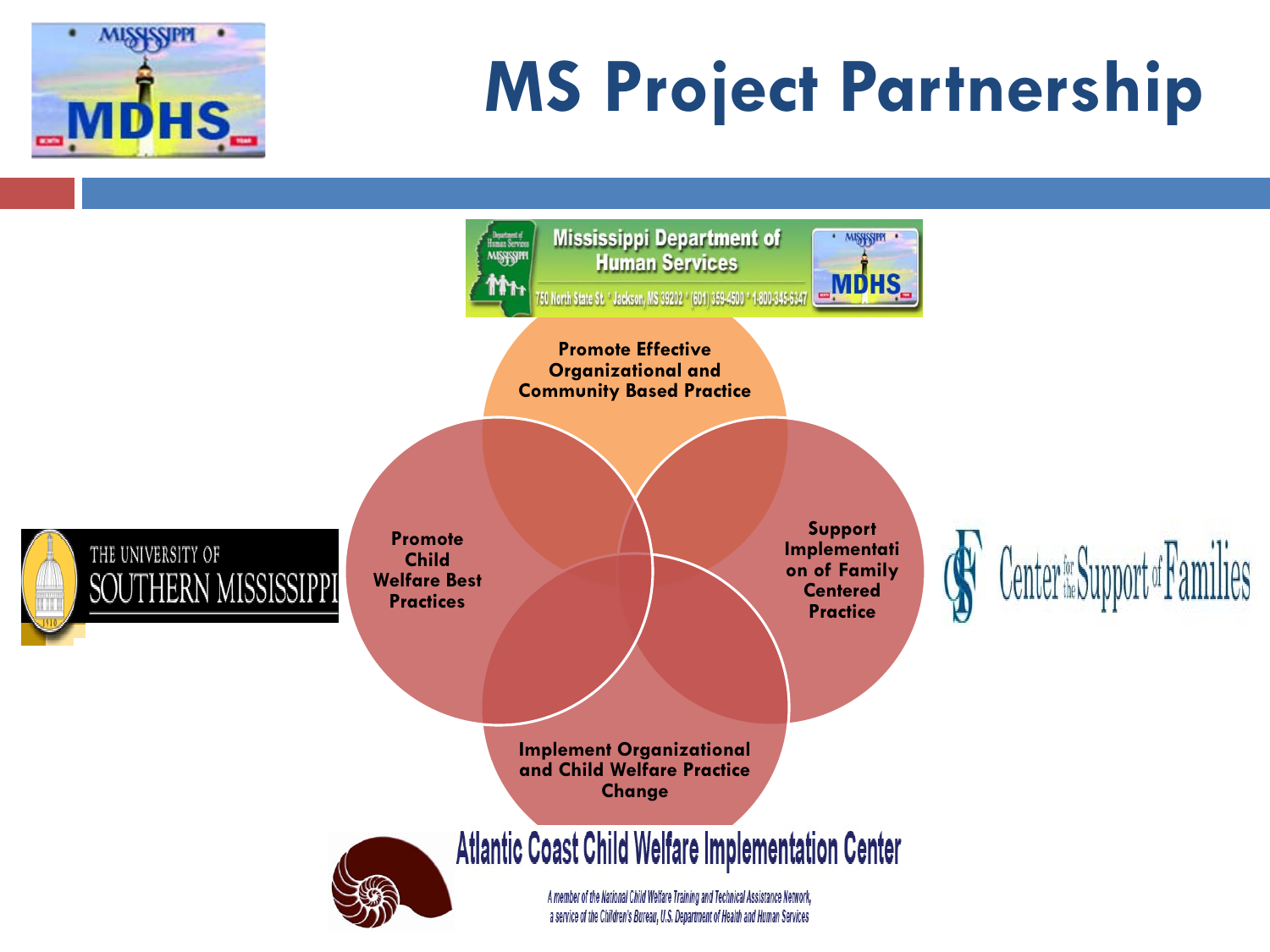

## **Comprehensive Organizational Health Assessment**

- □ Purpose of the COHA
	- **Provide information about** your organization's workforce strengths and needs
	- **<u>n</u>** Guide areas of intervention focus





- Assist in organizational strategic planning
- **Provide a way to look at** improvements over time

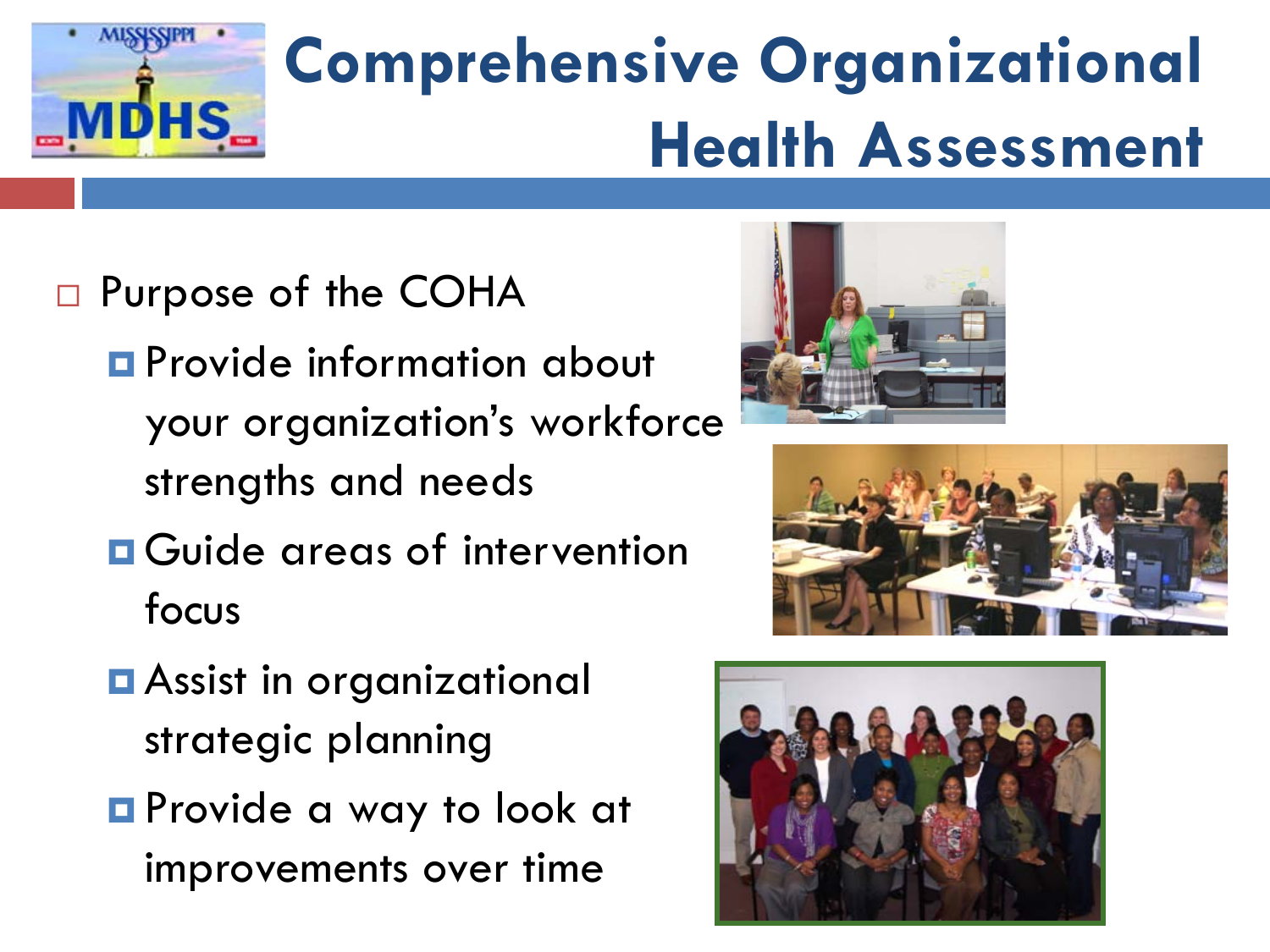

## **MS Project Activities**

- □ Statewide Activities
	- **□** Develop peer to peer network and train regional administrators to conduct COHA.
	- **Q** Conduct COHAs and aggregate findings
	- **Partner with Center for Support of Families to stage Family** Centered Practice implementation timeline based on COHA results

#### □ Regional Activities

- **Partner with USM and utilize Learning Labs to build change** management capacity.
- □ Pilot County Activities (Harrison and Forrest Counties)
	- **D** Implement Learning Circles with fidelity to Western Workforce Model
	- **u** Utilize Learning Circles to develop grassroots solutions to organizational issues.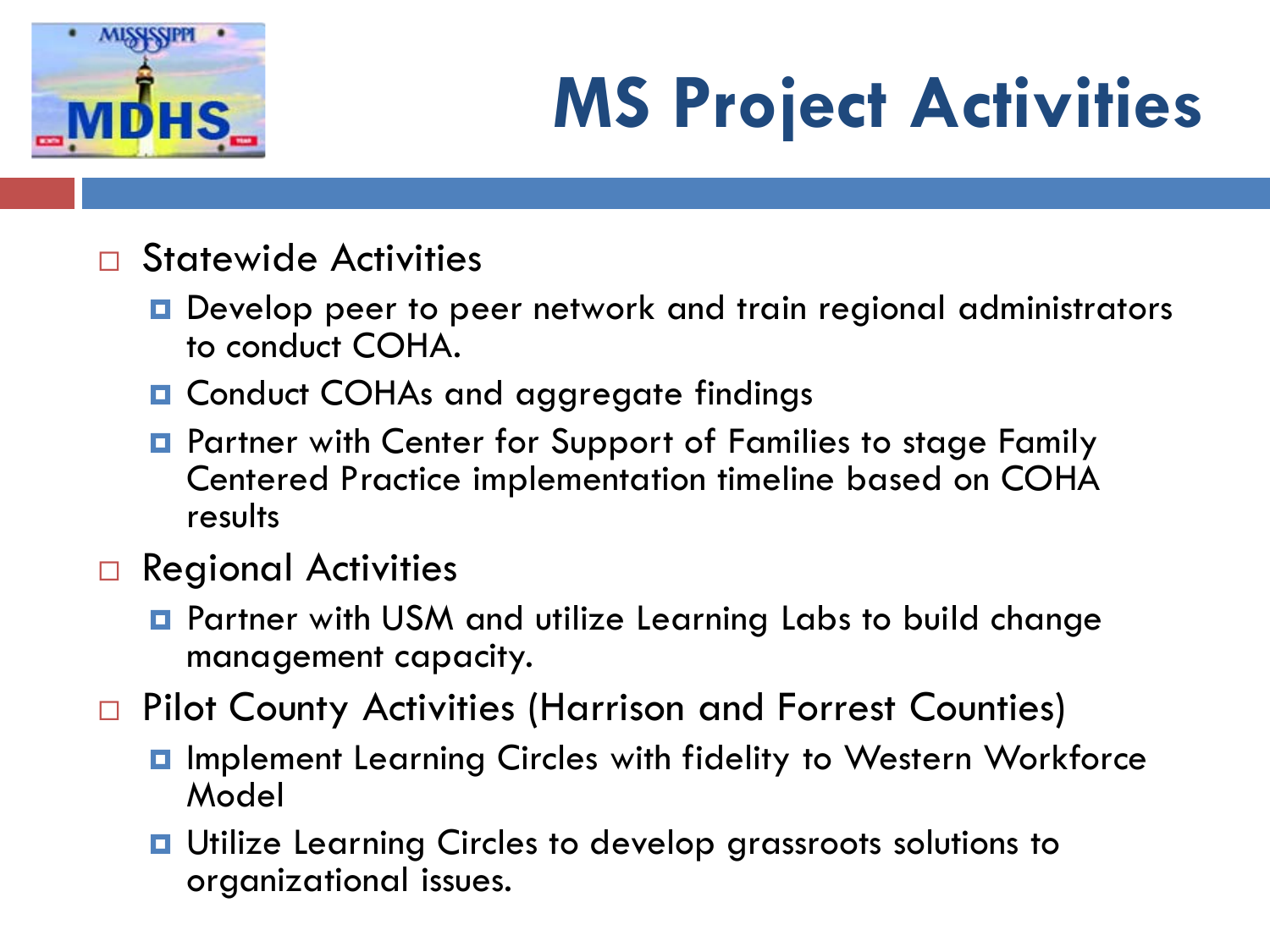#### MS COHA Project Conceptual Model

#### Goal

- Improve organizational climate and culture
- Create/improve outcomes for children and families
- Create a learning organization
- Improve retention of quality child welfare staff

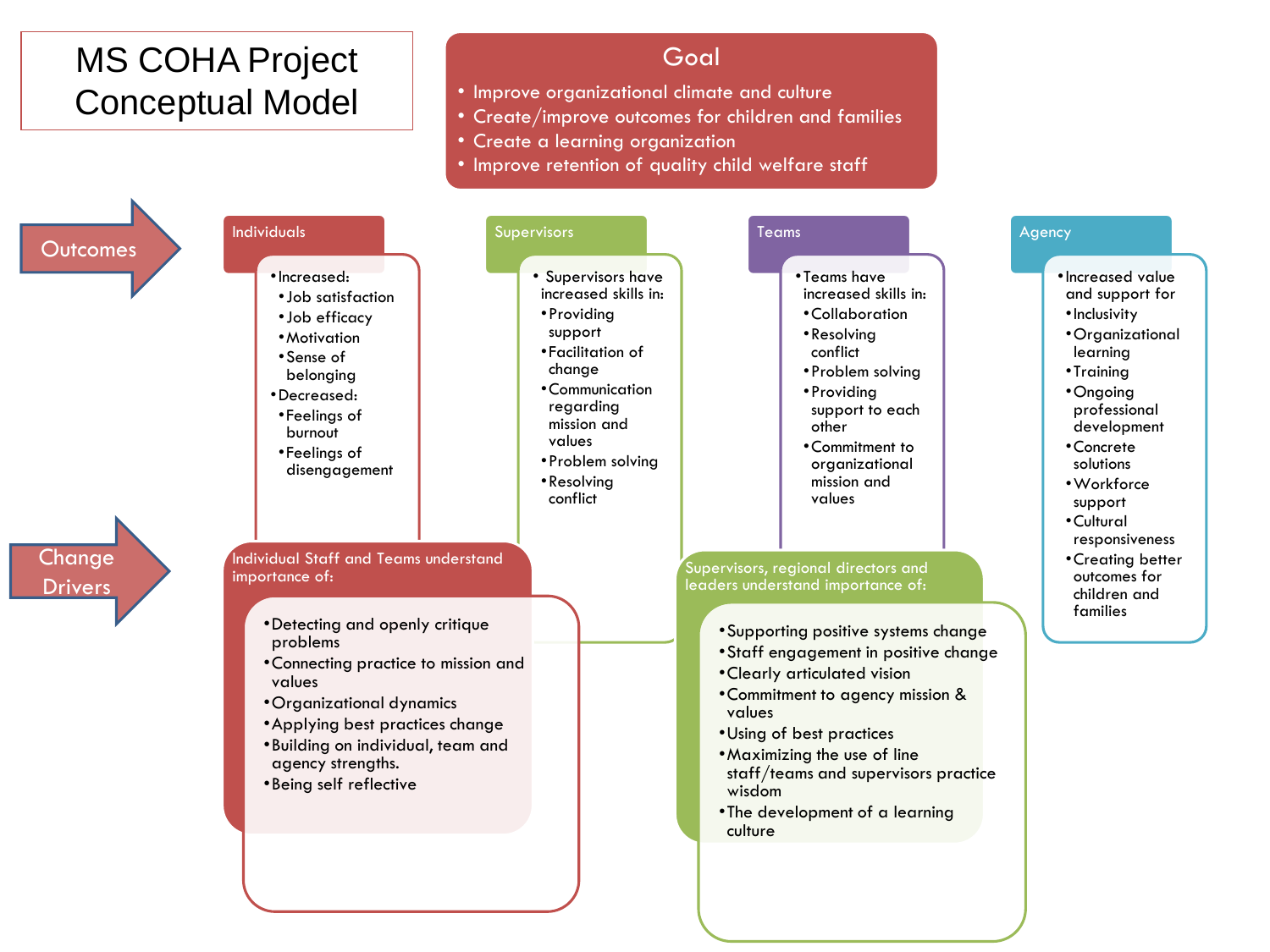

### **Building Organizational Capacity**

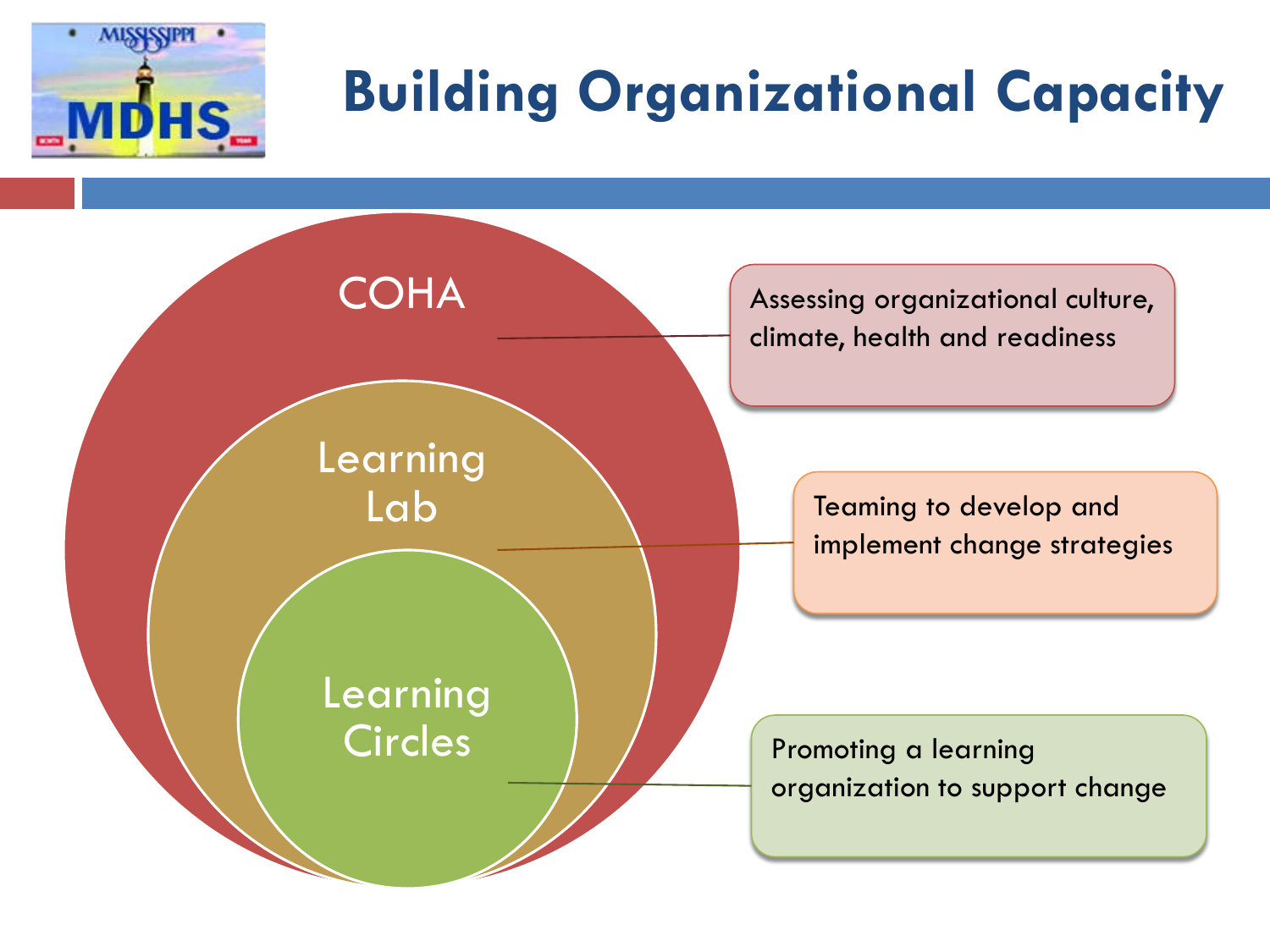

#### **D** Pre-assessment

**COMPLETE!**

- **O** Gather information to begin to understand important organizational influences
- **Review of important** documents like strategic plans, recruitment policies/procedures and CFSR reports

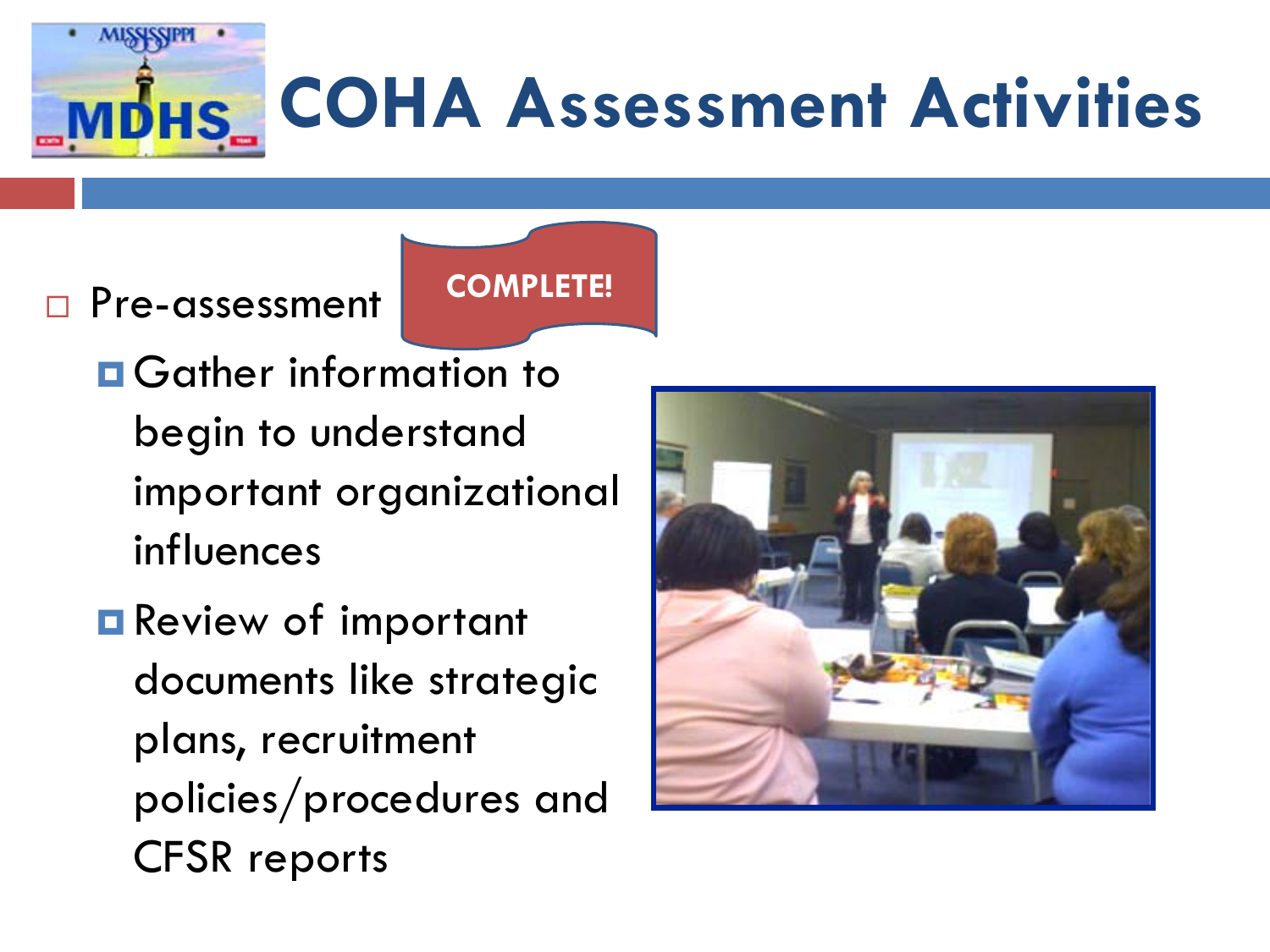**COHA Assessment Activities**

□ On-site data collection



- **O** Gather employee reports of organizational health in a variety of areas
- □ On-site data collection includes:
	- **A** small team of assessment specialists will visit
		- Directors/supervisor, staff, family consumer and community partner surveys and group interviews
		- **Key informant individual interviews**
		- Meetings with human resources re: recruitment and retention information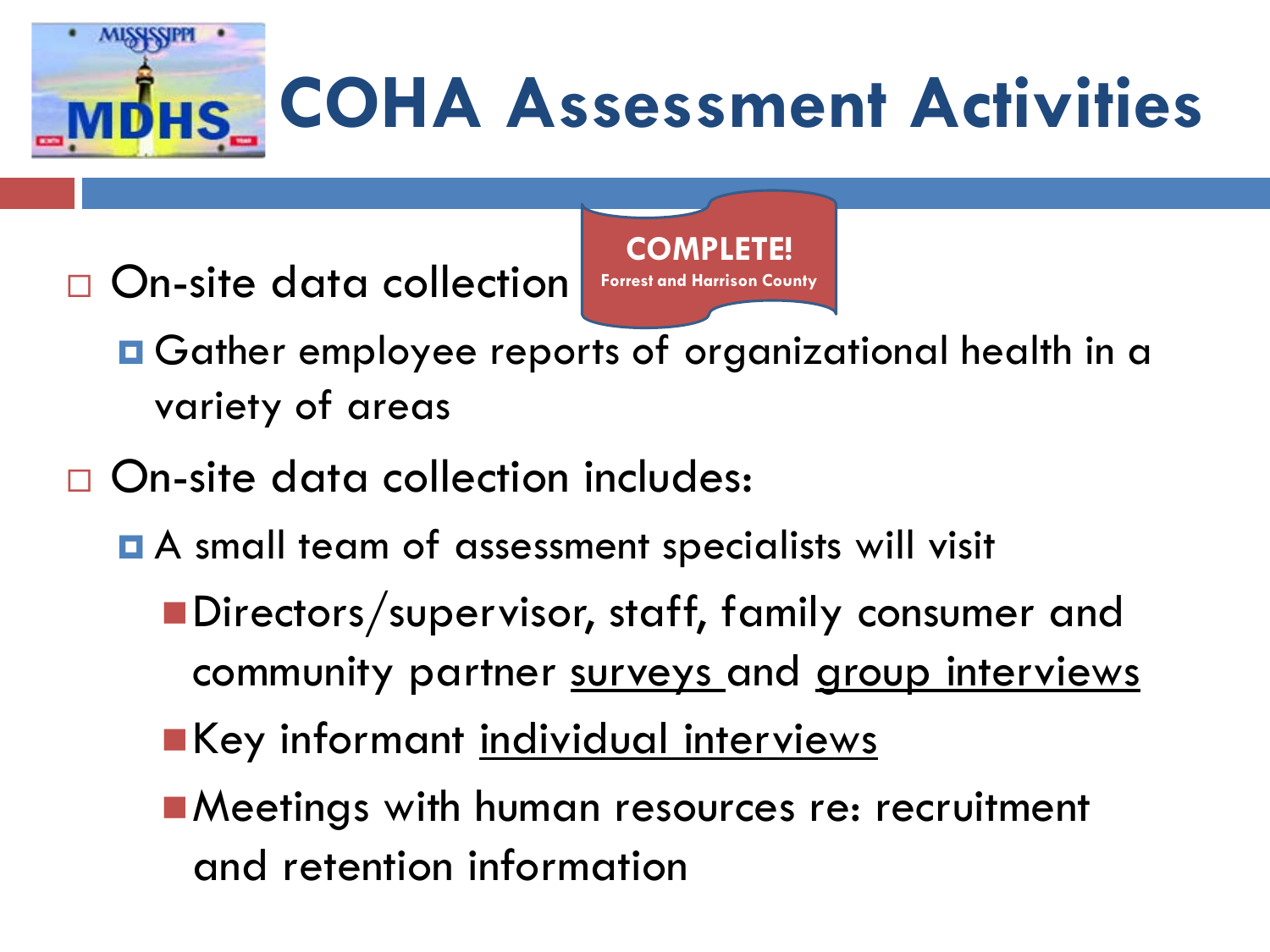**COHA Assessment Activities**

#### □ Data analysis

**IN PROGRESS Forrest and Harrison County**

- **I**nformation will be summarized and strengths and challenge areas will be examined.
- **A** "Results Overview" report created with visually appealing, easy to understand graphics and tables to show results that will:
	- **Increase understanding of strengths, barriers, challenges and** how they fit together/interact.
	- **Provide guidance in selecting organizational, learning circle** and design team interventions.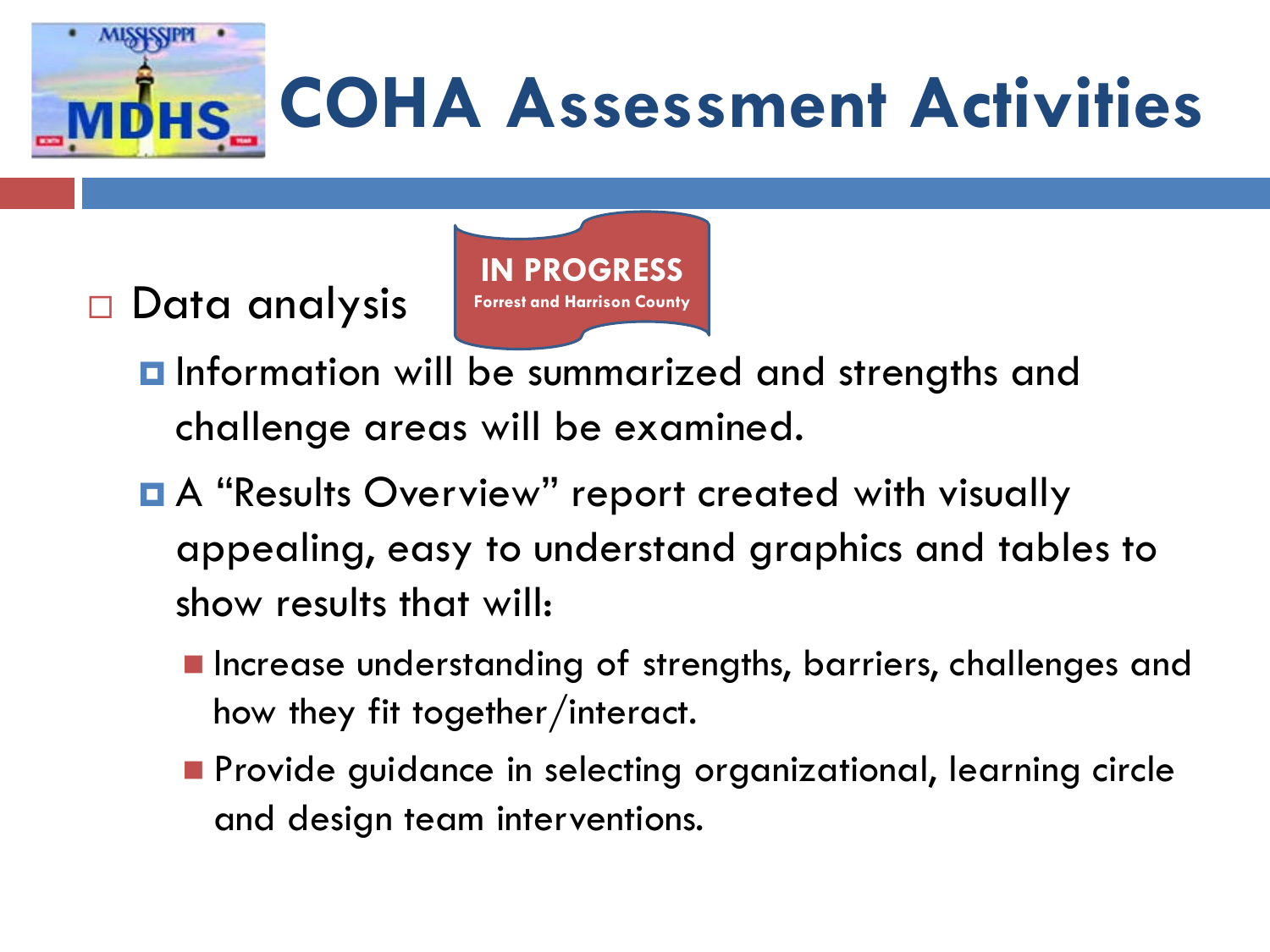

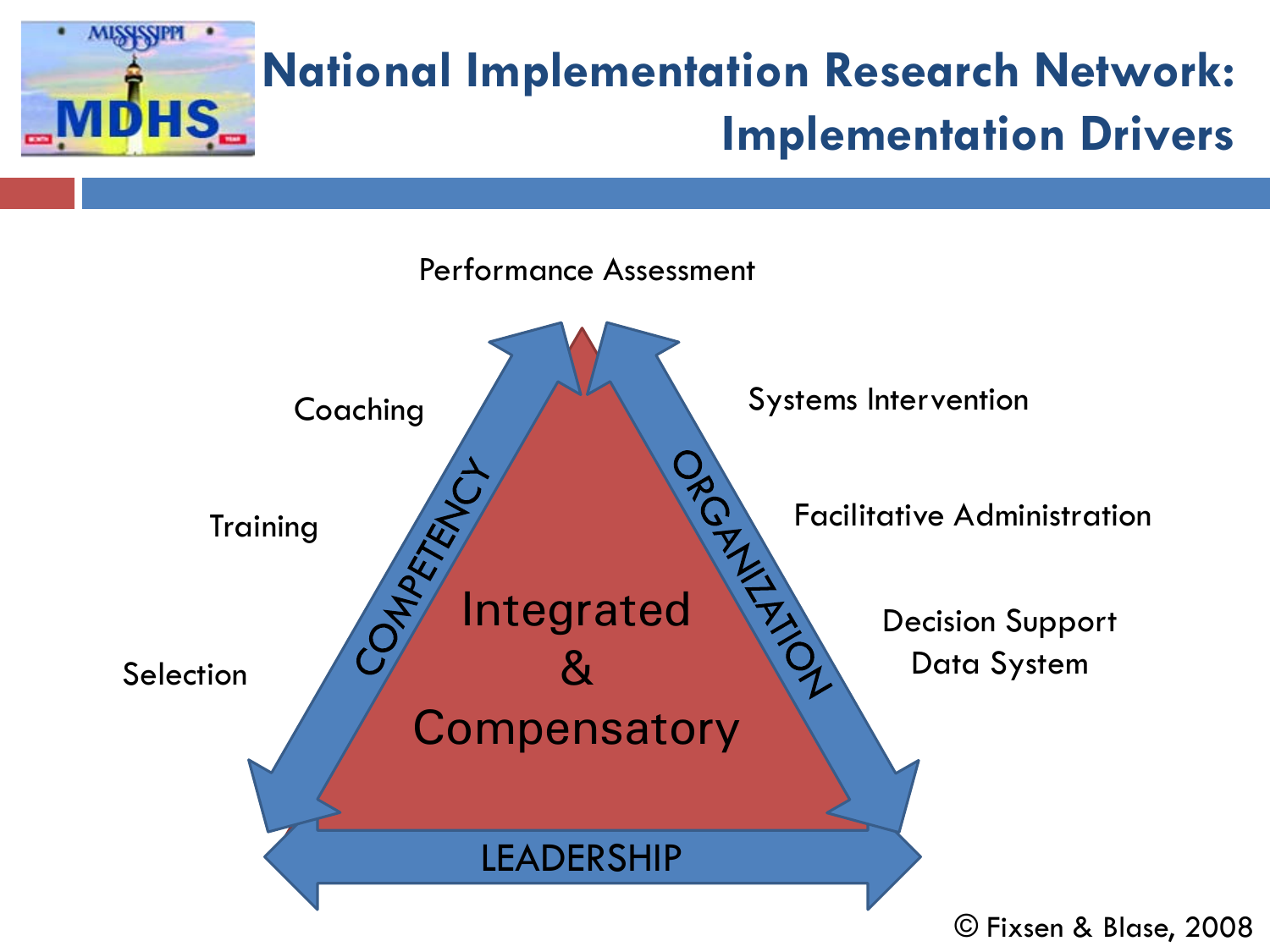

### Mississippi System's Application of NIRN Drivers: **Practitioner Selection**

□ Staff Recruitment, Selection, Allocation

COHA feedback

Start Teams



**O** Stakeholder Involvement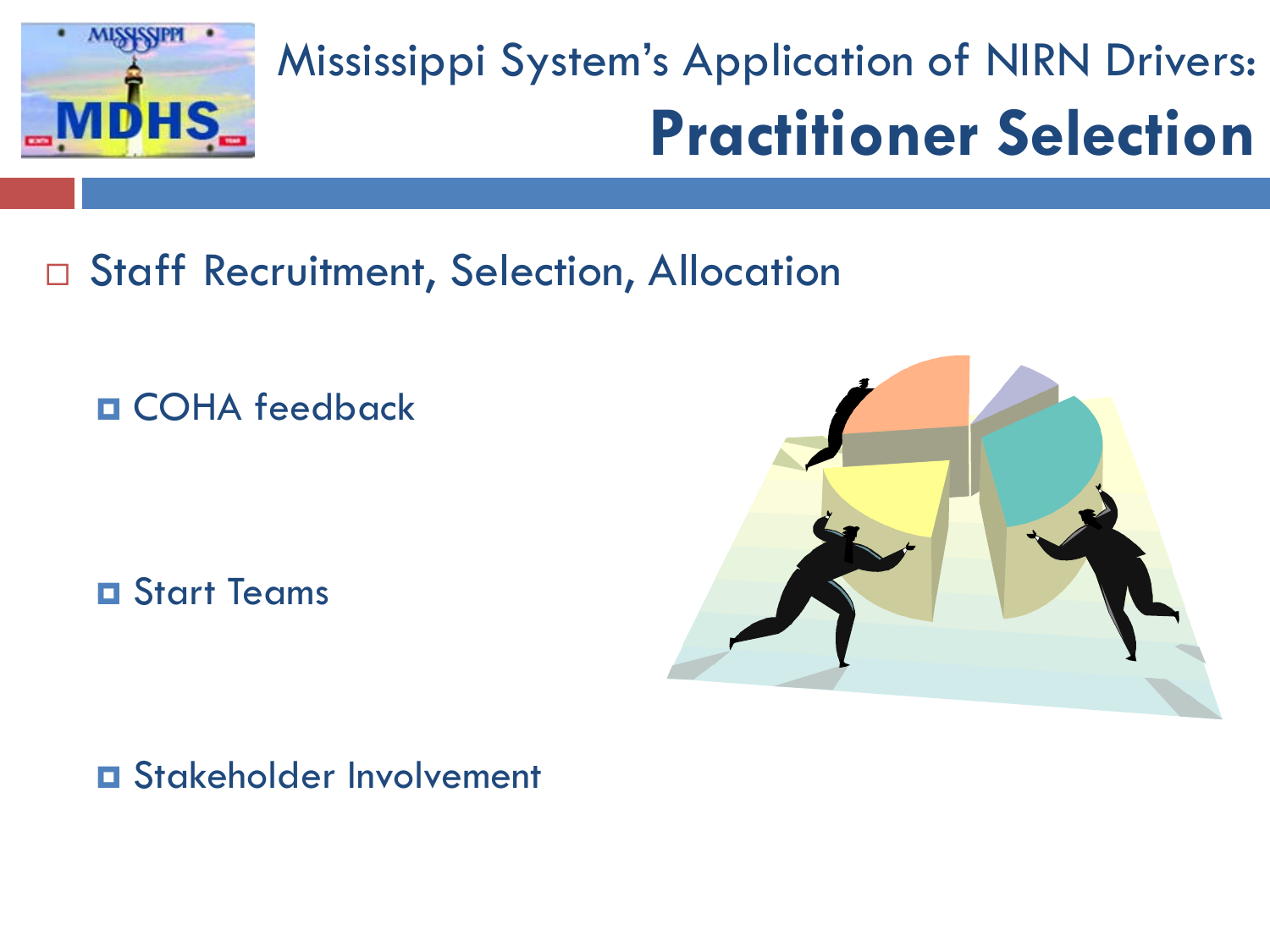

### Mississippi System's Application of NIRN Drivers: **Training**

Information, instruction, skill development to obtain new knowledge, skills, abilities

- $\Box$  Training focused on building organizational readiness for Family Centered Practice.
- $\Box$  The COHA model includes several trainings and supports that will help assist staff with the new practice.

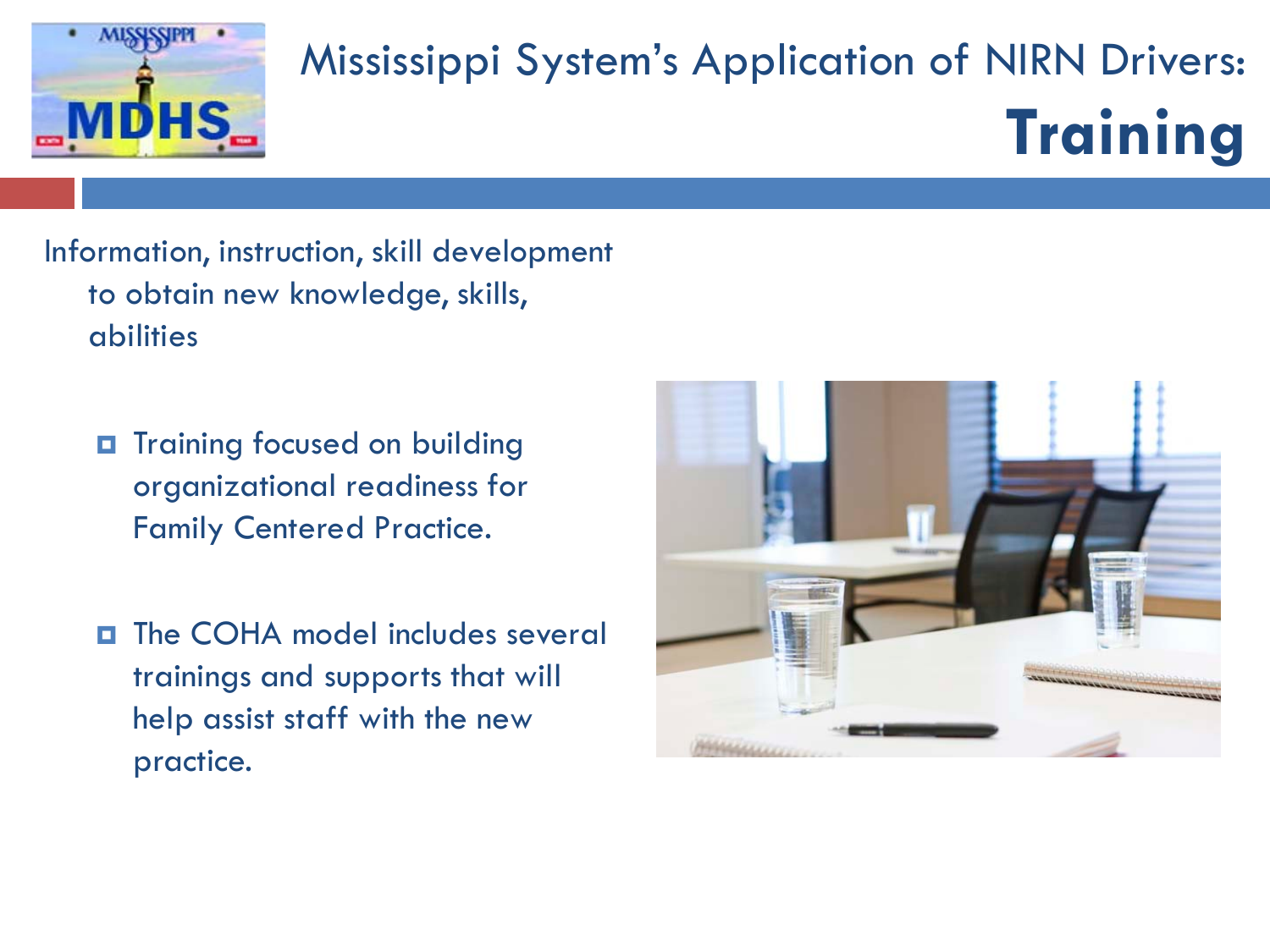

### Mississippi System's Application of NIRN Drivers: **Supervision and Coaching**

- Observation, Instruction, Feedback, Support
- Learning Circles
	- **E** Intervention at the unit level
	- **Example 20 Focus on workforce and** community best practice
	- **O** Improve organizational climate

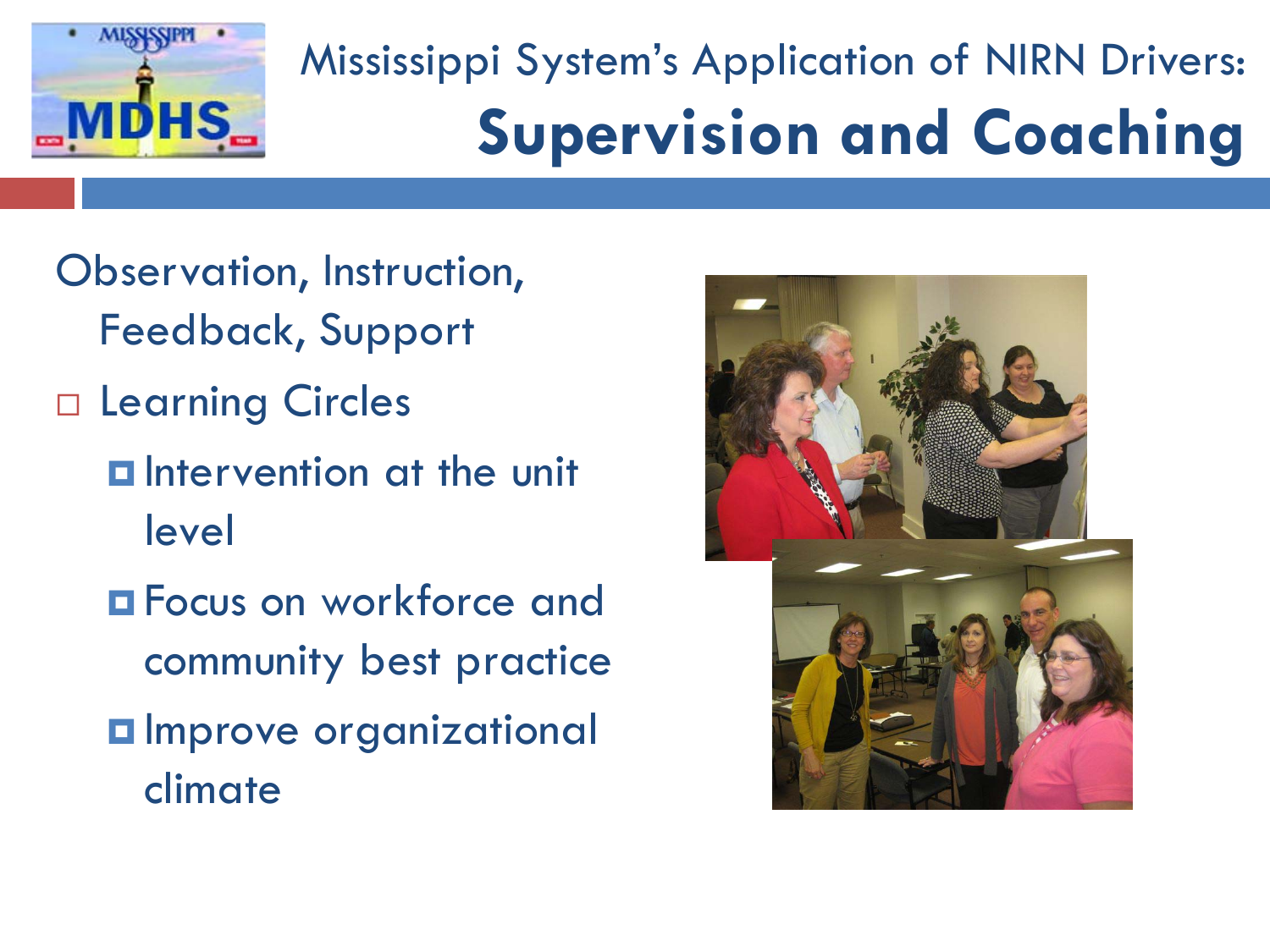

### Mississippi System's Application of NIRN Drivers: **Supervision and Coaching**

Observation, Instruction, Feedback, Support

- ACCWIC and USM staff will serve as coaches to supervisors as they lead their Learning Circles.
- □ Coaching supervisors at this early stage is intended to provide assistance and feedback when needed.
- □ Development of leadership skills in supervisors through ongoing coaching.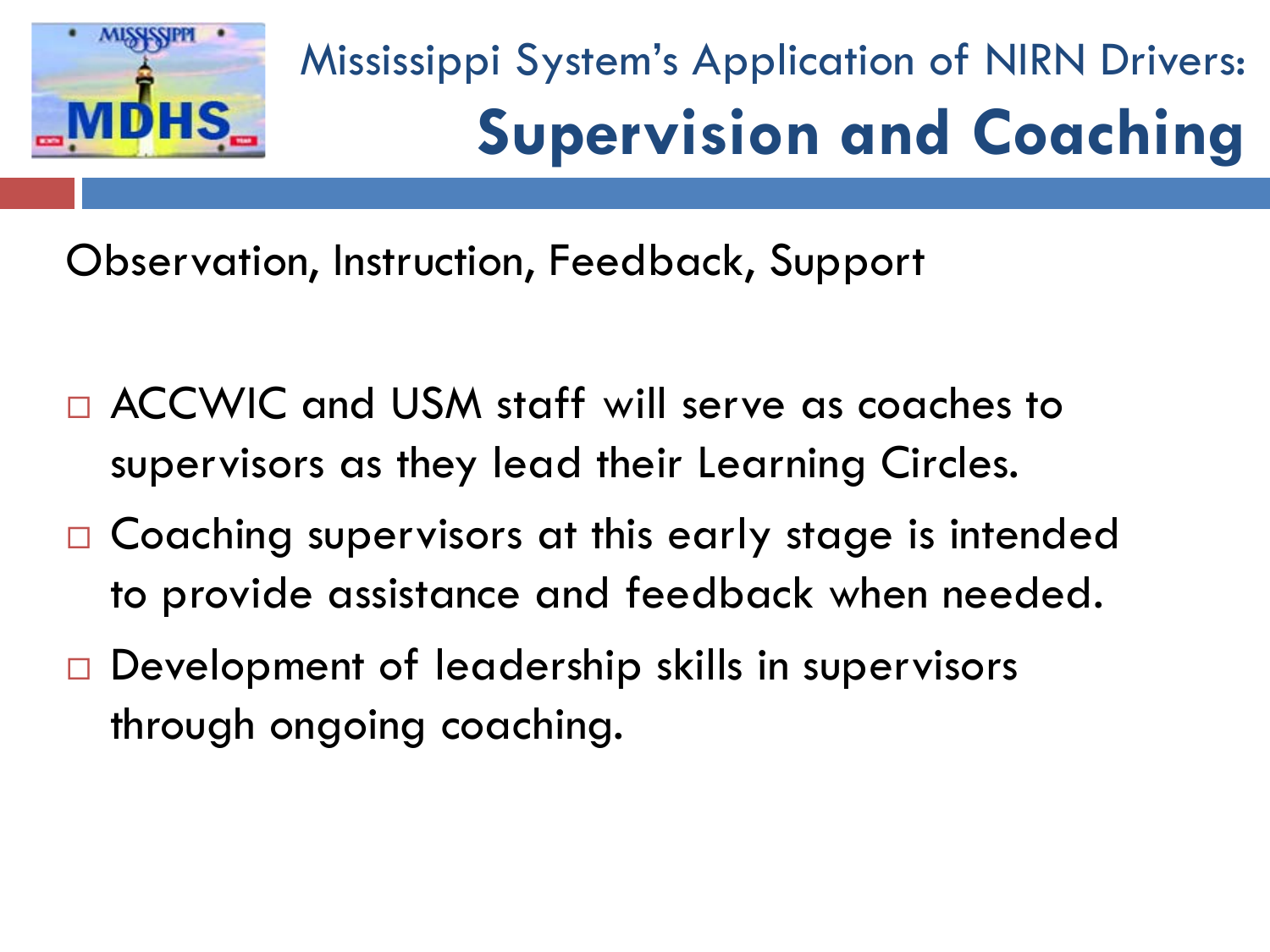

Mississippi System's Application of NIRN Drivers: **Performance Assessment**

Appraisal of the Work Conducted by **Practitioners OStakeholders**  $\blacksquare$ Teams Regional leaders COHA lessons learned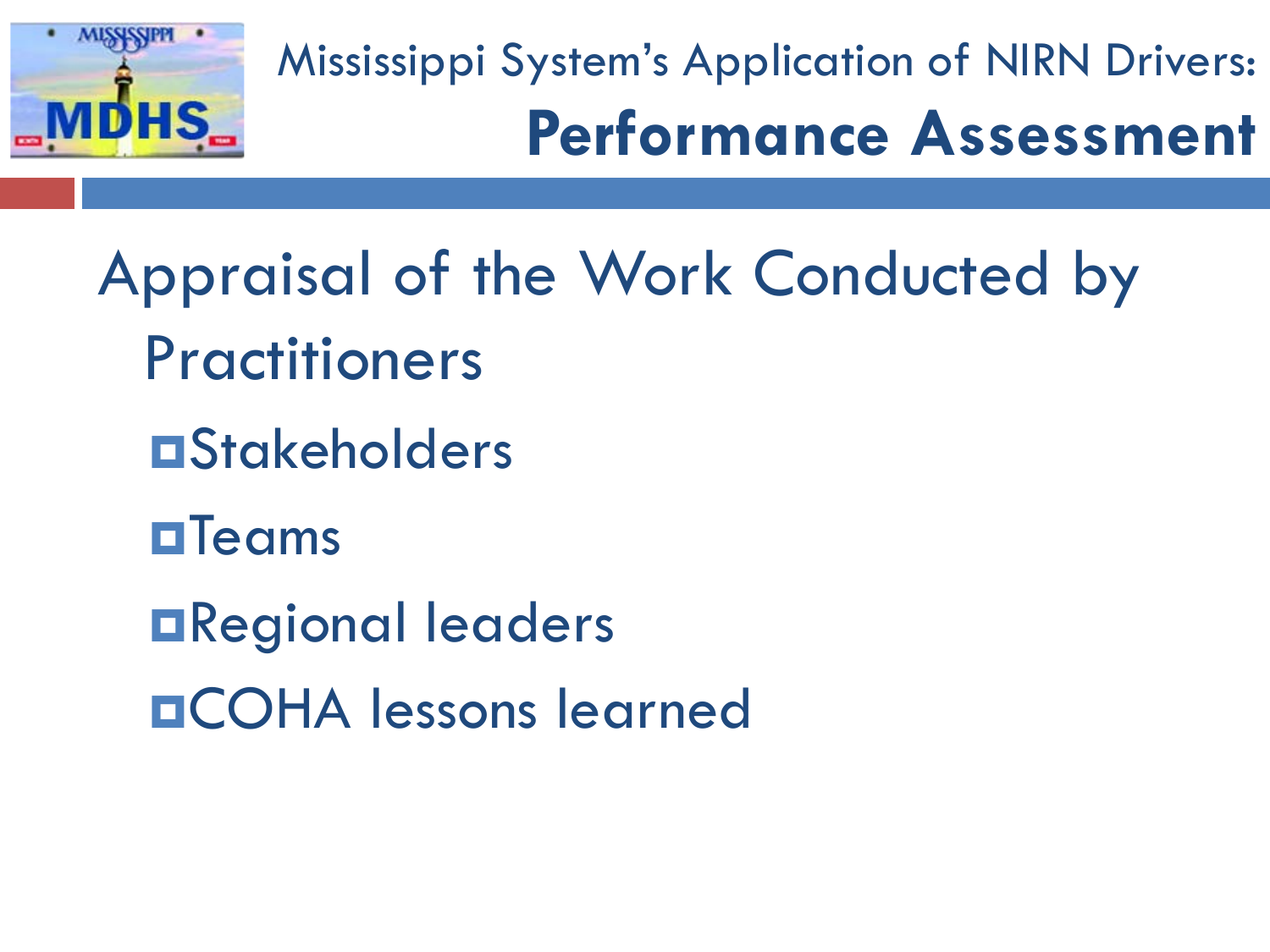

### Mississippi System's Application of NIRN Drivers: **System's Intervention**

#### **D**The COHA Process

- **Neb-based survey**
- Qualitative interviews and focus groups with external stakeholders, staff, families and youth.
- Start Team COHA model

**Q** Learning Circles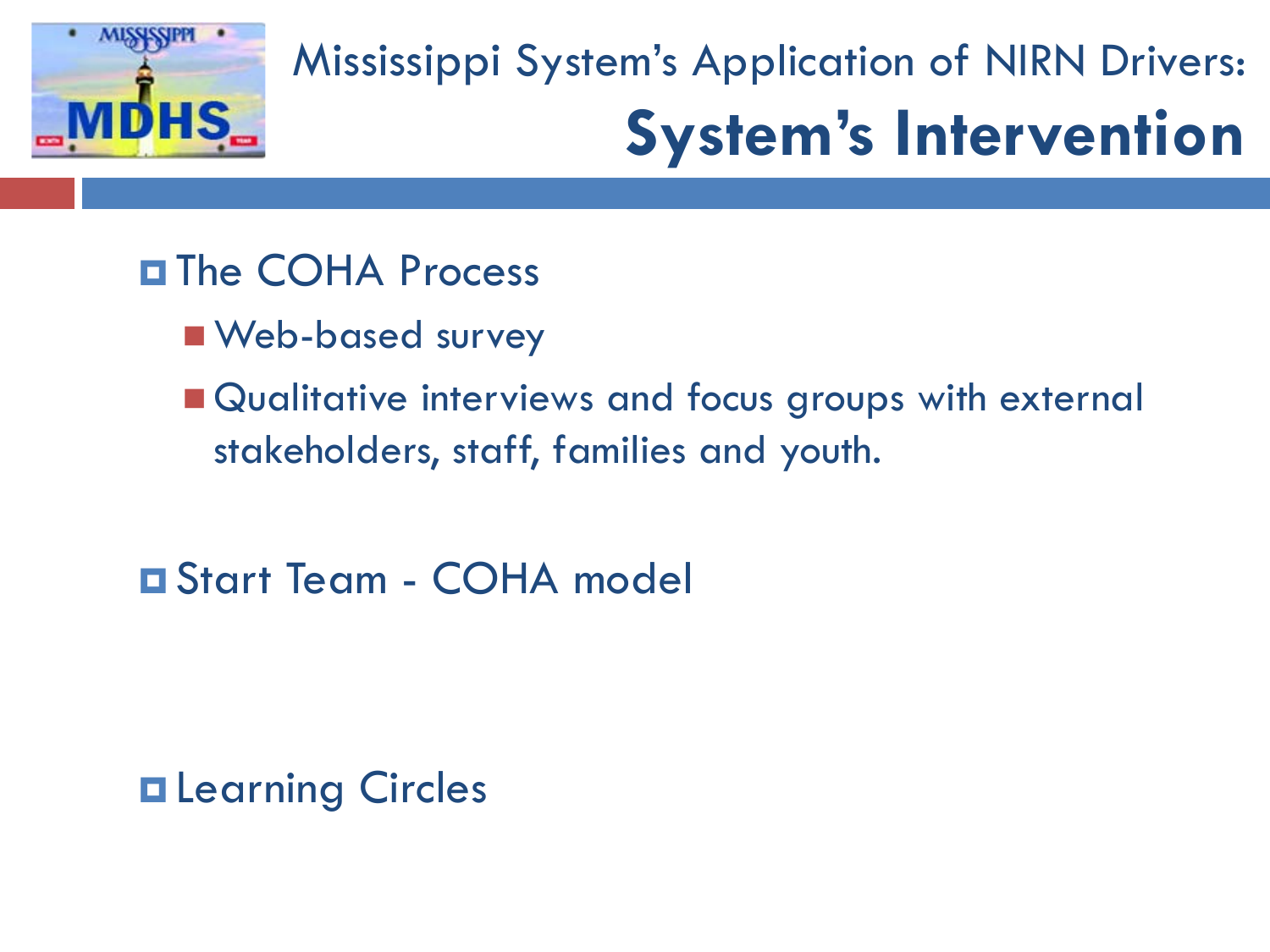

Mississippi System's Application of NIRN Drivers: **Facilitative Administration**

## Organization's Structure, Policies, Procedures

- **n** In early stages
- $\blacksquare$  Anticipated changes
- **Leadership support**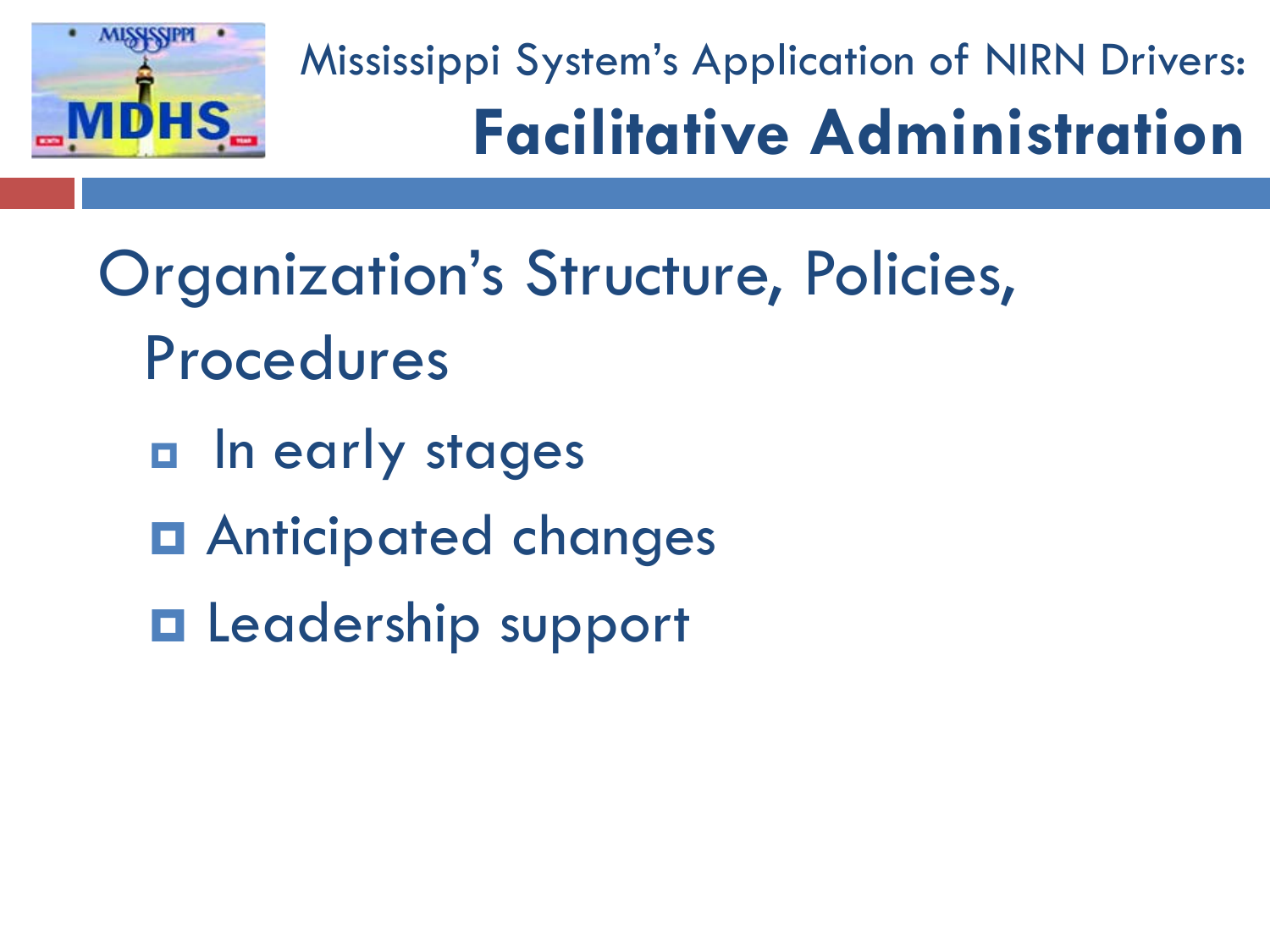

### Mississippi System's Application of NIRN Drivers: **Data Decision Systems**

Data Collection and Reporting System

#### COHA Data

- **Organizational health data from staff, external** stakeholders, families and others that participate in the COHA survey/interview process.
- Data will support the necessary systems change initiatives.
- **D** Current CQI Process
	- **Internal partners and others will review relevant data** and make decisions related the information we learn.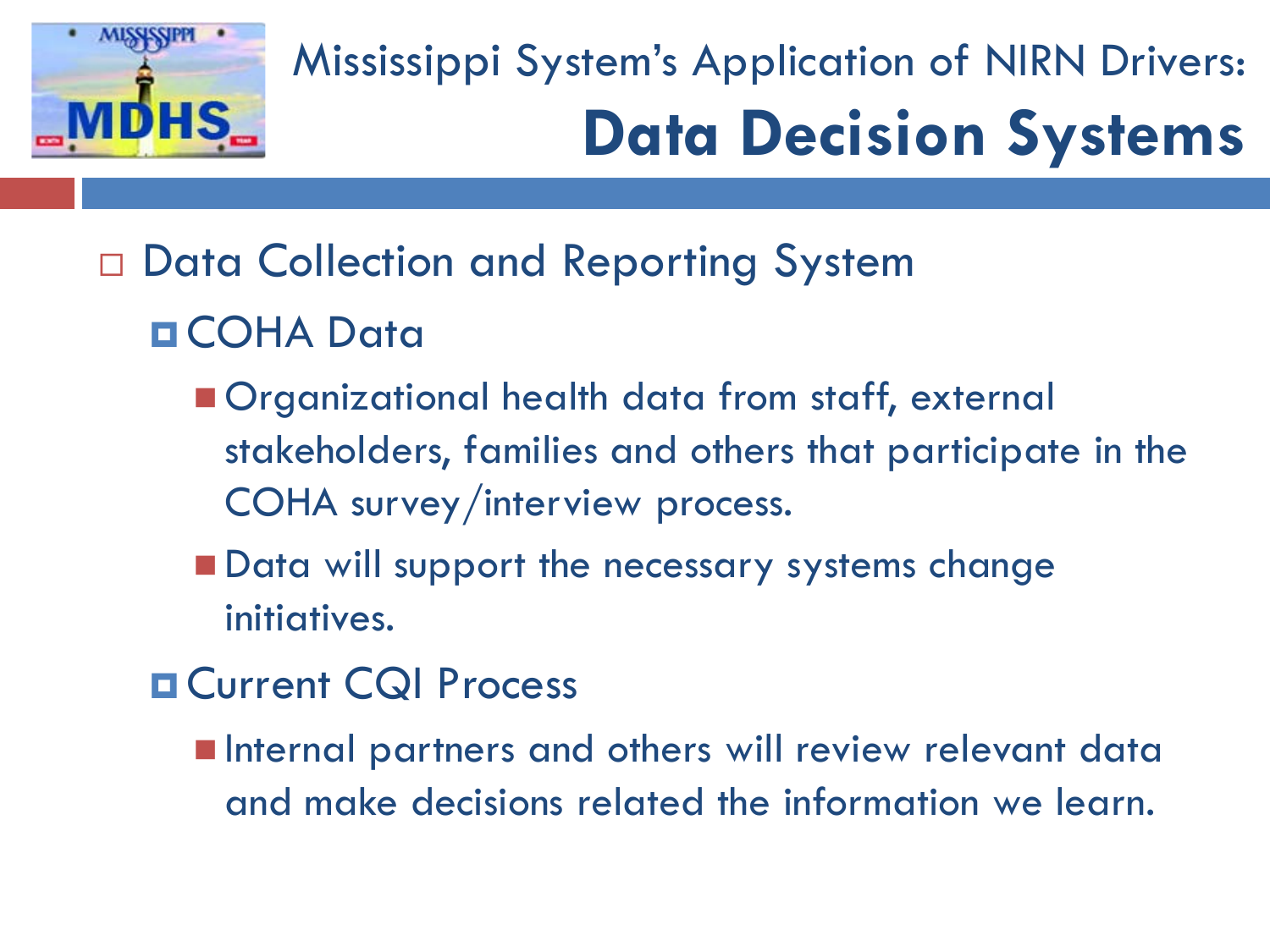

### Mississippi System's Application of NIRN Drivers: **Leadership**

- $\Box$  Leadership involvement, change management, data use
	- **O**ngoing communication with all front line workers.
	- **Q** Moving from a more closed system to a learning culture.
	- **Reinforced need for all staff at all levels to be** transparent.
	- $\blacksquare$  Transfer of trust  $-$  laying the groundwork at the county level for the ACCWIC project staff to work in counties.
	- **E** Reinforce importance of this project and its potential to have a positive impact on the MS DHS system.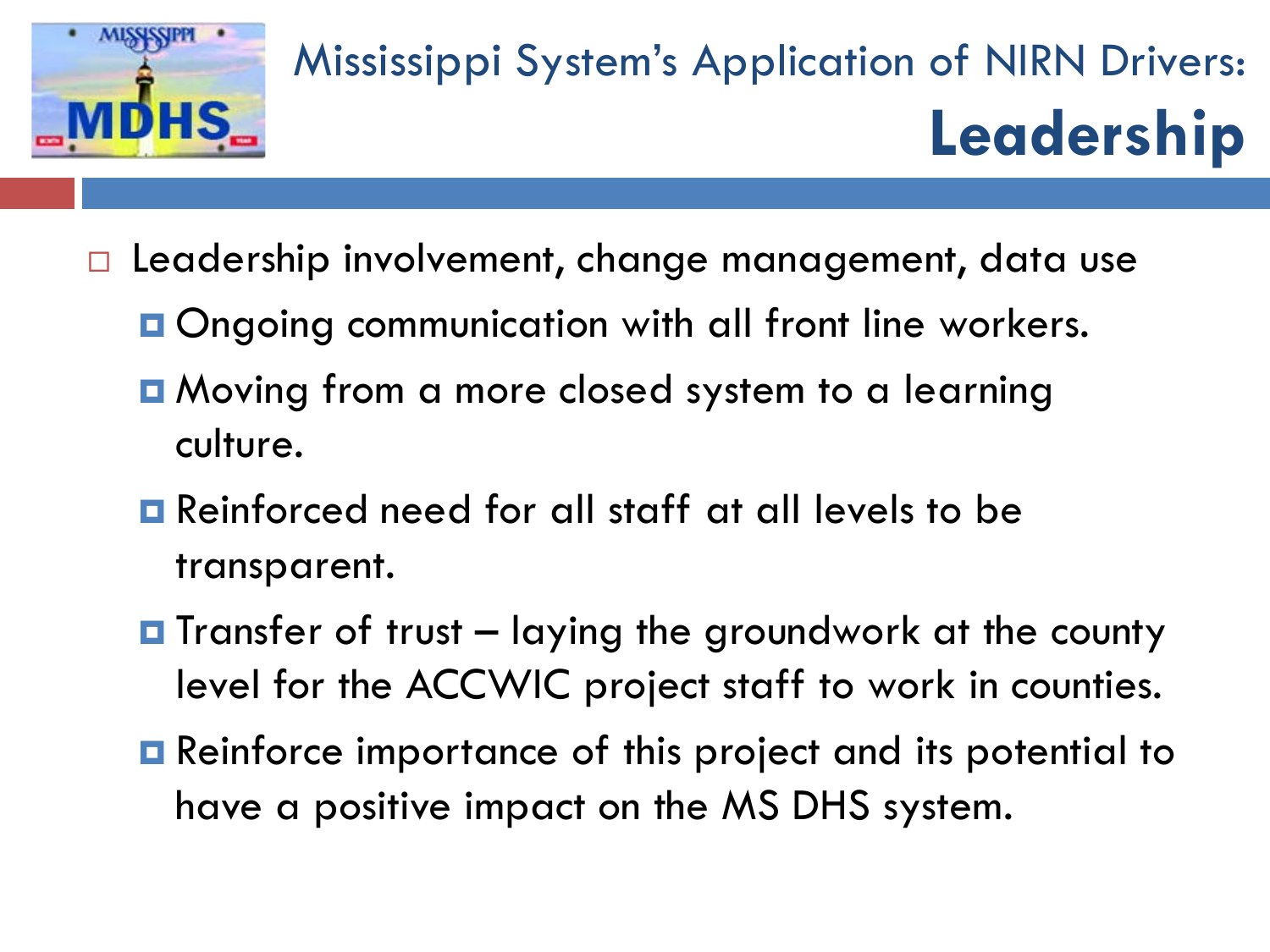

## **Communication Strategies**

- A Communications Team has been established with a cross section of staff from both Harrison and Forrest Counties and representatives from our community stakeholders and parents.
	- $\blacksquare$  **Monthly meetings**
	- Developed the mission, vision and goals for our work in the two counties.

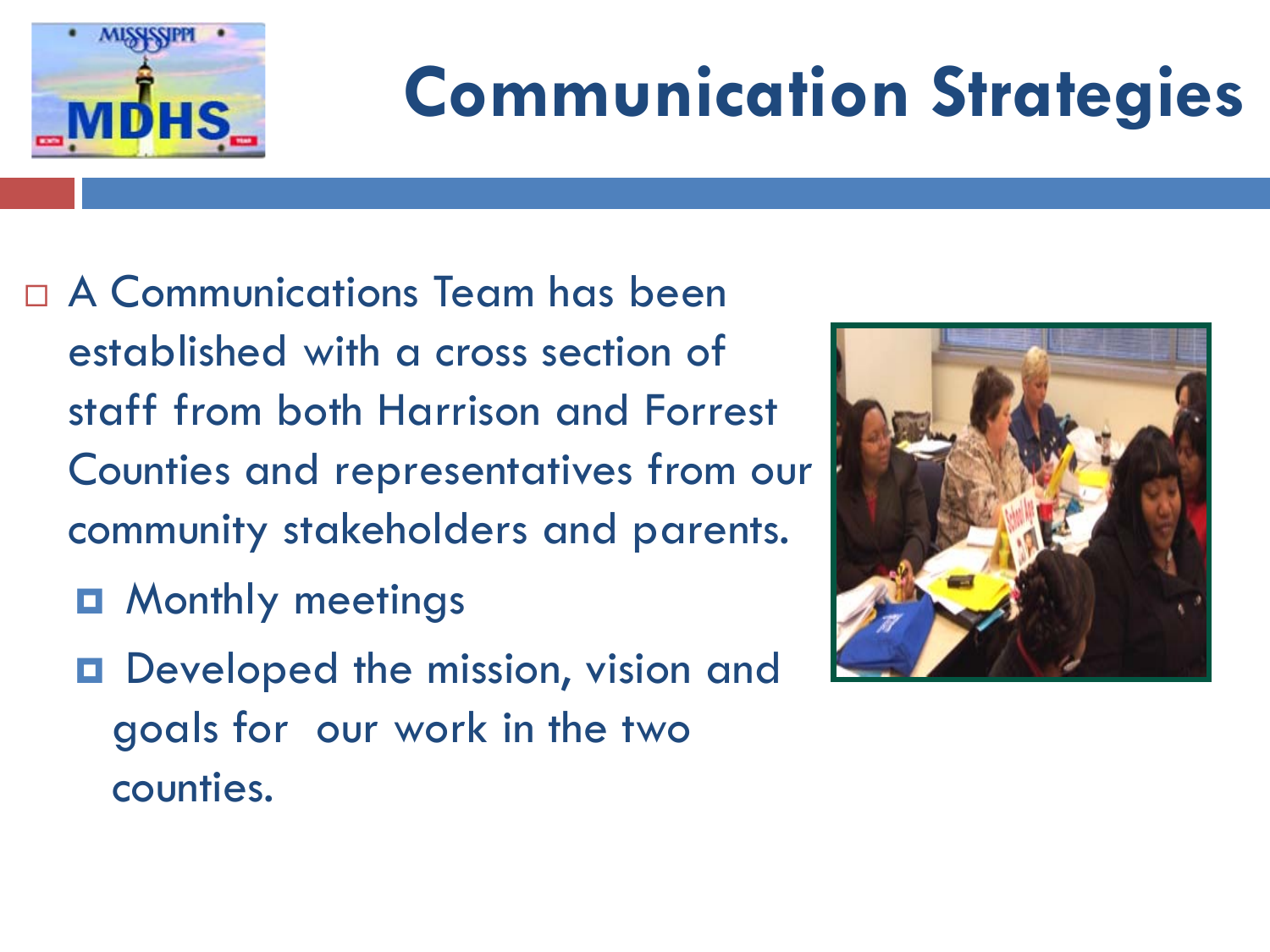

## **Communication Strategies**

#### **Vision Statement**

□ Communication within the agency, with community partners and with the families that we serve will be accessible, understandable, transparent and consistent with Family Centered Practice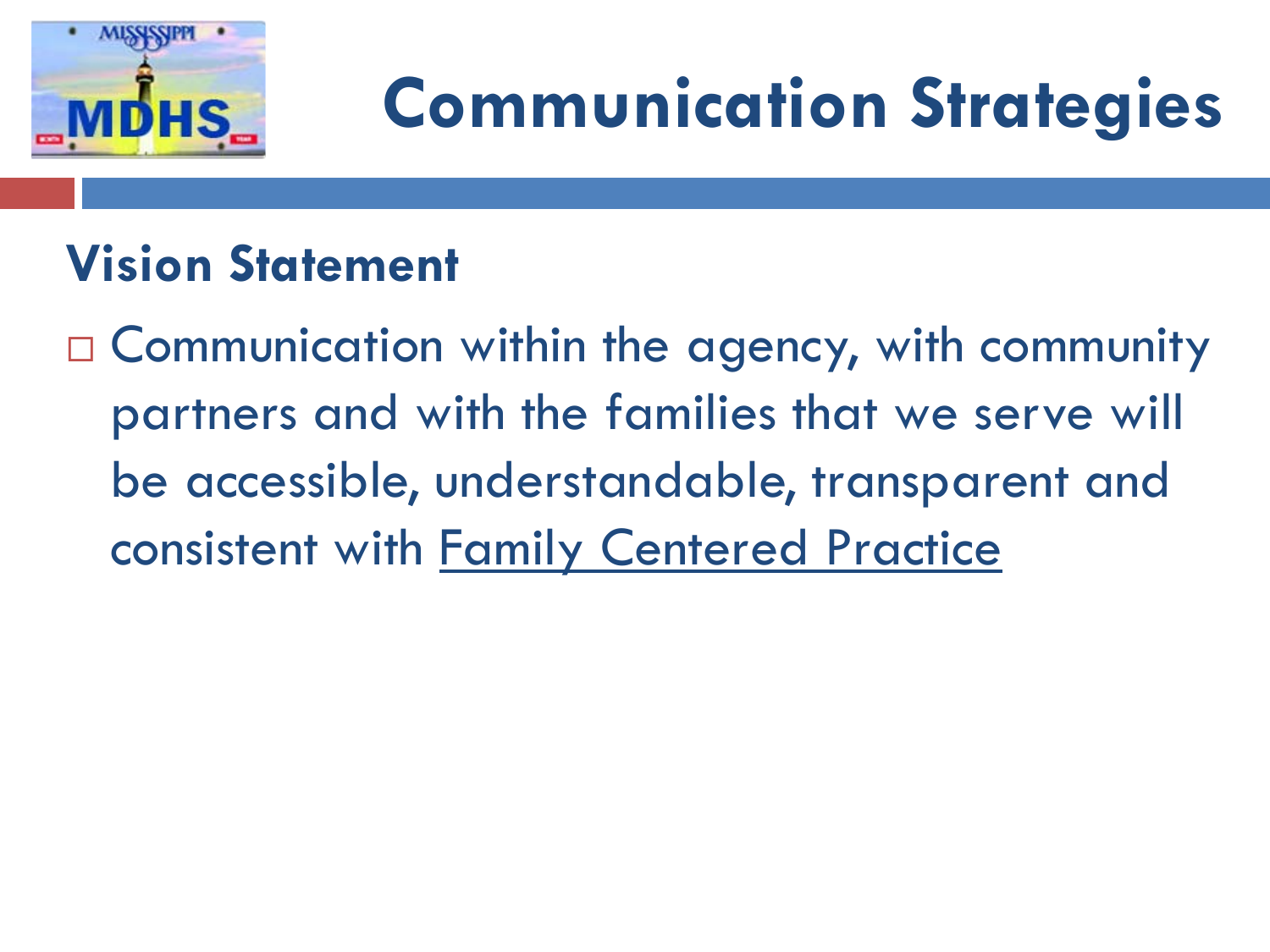

## **Communication Strategies**

#### **Mission Statement**:

- □ To plan, coordinate and evaluate communication methods and strategies
- □ To support the implementation of Family Centered **Practice**
- $\Box$  Improving outcomes for children and families.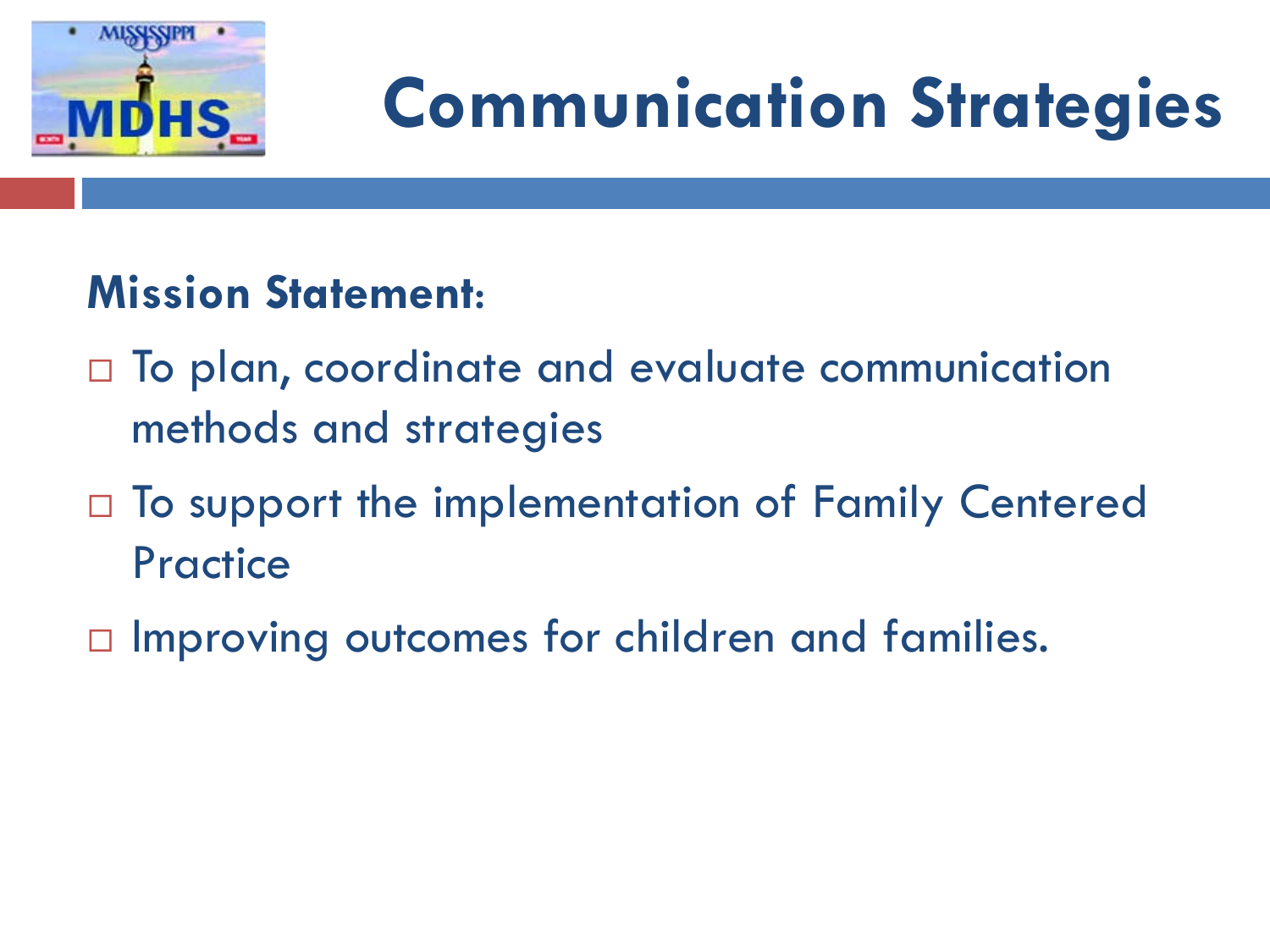

## **Integrating Research and Data**

- $\Box$  Have you used data to determine your readiness for implementation?
	- **OCHA** project is about determining our readiness to implement Family Centered Practice
	- $\blacksquare$  All data gathered will be used for the purpose of creating readiness around
	- $\blacksquare$  Family Centered Practice activities.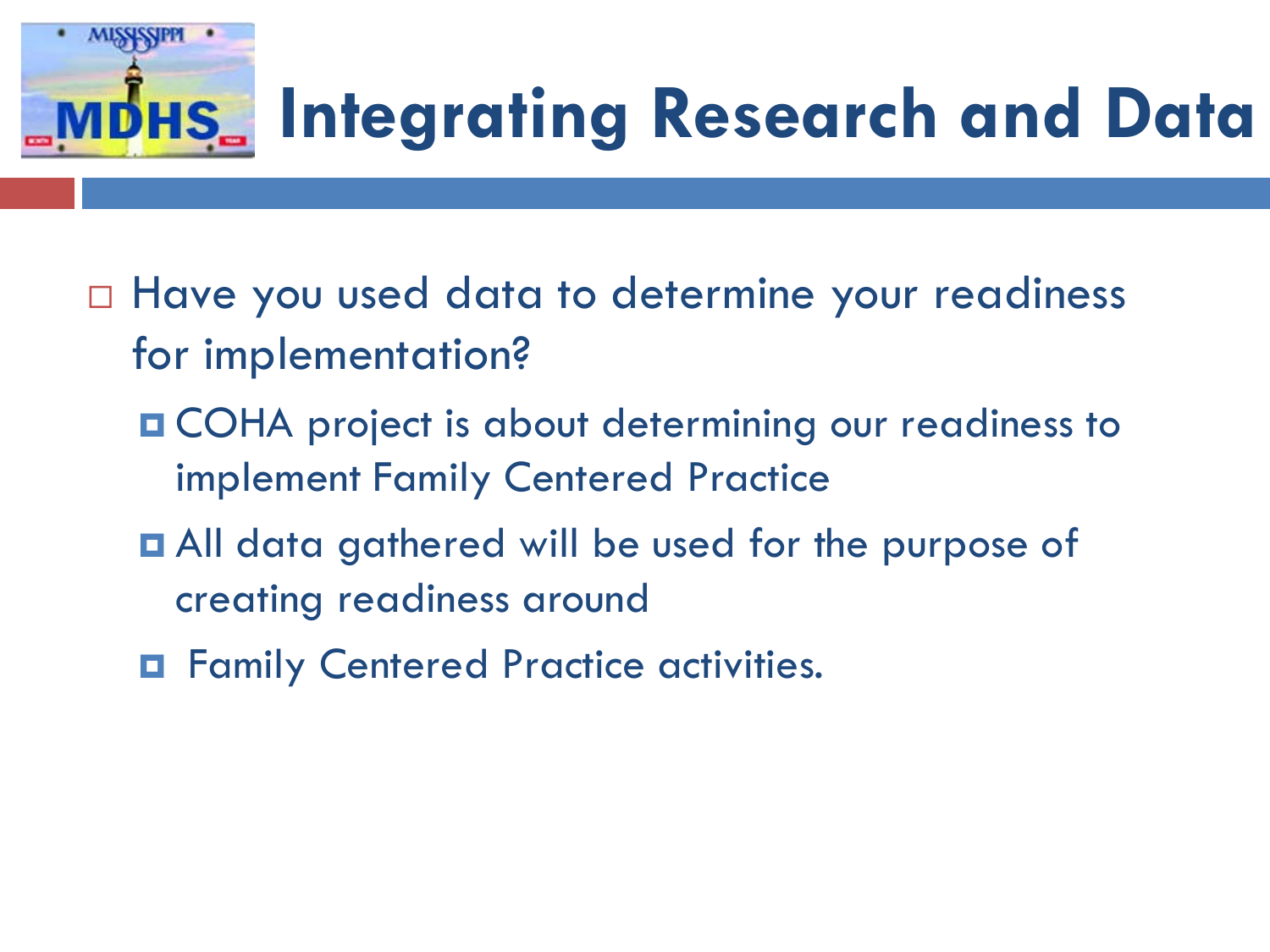

## **Accomplishments**

- Aligning of the project with:
- □ MDHS strategic plan
- $\triangleright$  Terms of OLIVIA Y
- **EXED:** Implementation of Family Centered Practice
- **EXECT** USM practice work in Forrest and Harrison county
- □ Creating awareness through communication to build statewide support for improving the organization.
- □ Setting the stage to become a learning organization.
- $\Box$  Development of the capacity of Regional Leadership to champion our statewide organizational improvement efforts.